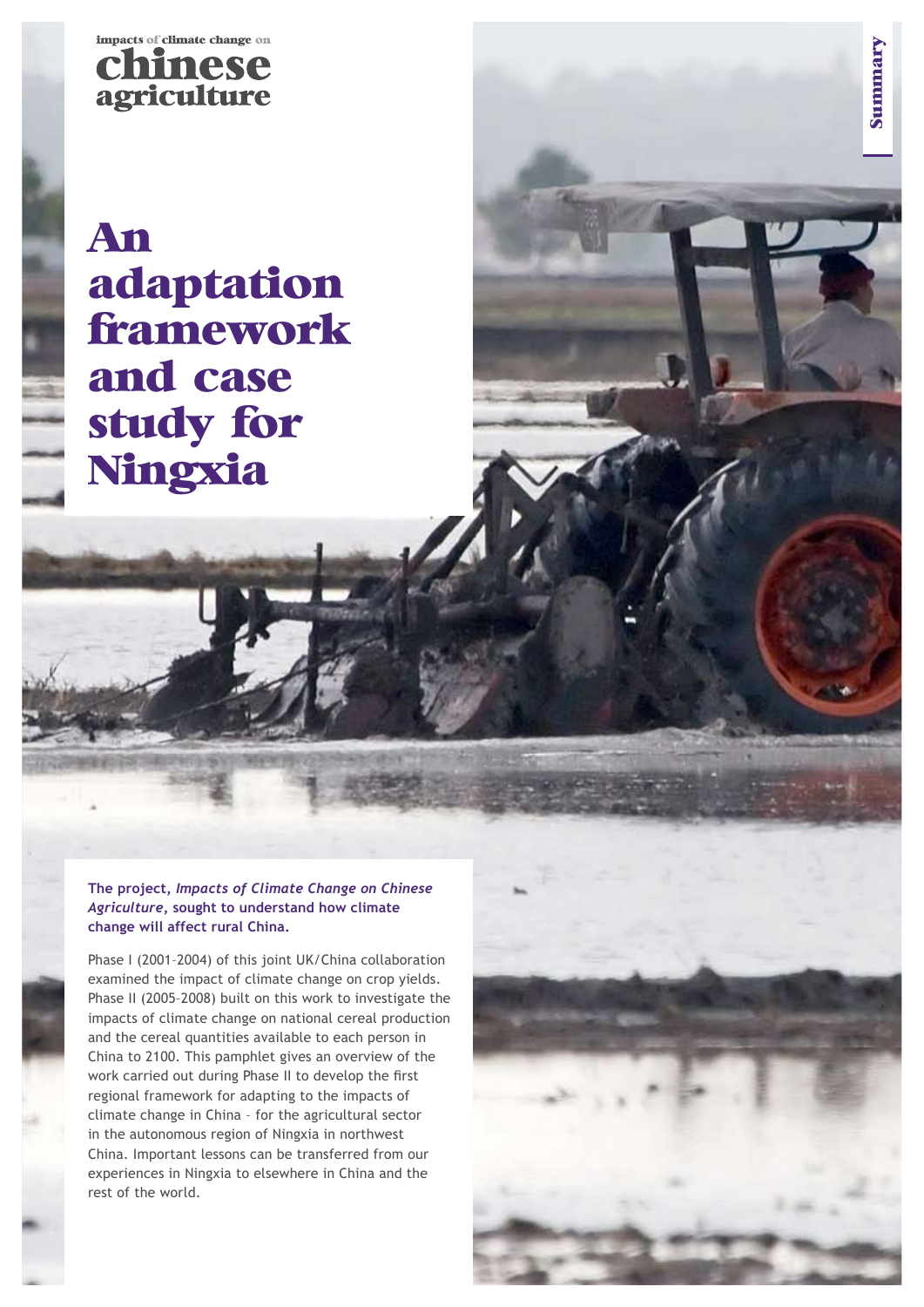

# **An adaptation strategy for agriculture in Ningxia:**:**: recommendations for action**

This pamphlet describes the process we used to develop a framework and strategy for Ningxia as it seeks to adapt to the effects of climate change. The framework provides a useful policy tool for decision-makers in other parts of China to structure their thinking about adaptation and so start to develop their own adaptation strategies. Our work draws on other frameworks that attempt to structure and guide adaptation such as the 'adaptation wizard' developed by the UK Climate Impacts Programme (UKCIP).

We recognise that, despite an increasing strategic emphasis on adaptation to climate change at a national and regional level in China (e.g. Ningxia's Eleventh Five-Year Development Plan and national government plans), many questions remain about how to implement effective measures on the ground.

#### WHAT IS ADAPTATION?

Climate change will alter local weather conditions (including rainfall and temperature) and lead to changes in the frequency and severity of climate hazards such as droughts. Some level of climate change is now inevitable, so society and individuals must adapt to the changes which will occur – either to avoid negative impacts or to take advantage of new opportunities.

Adaptation aims to ensure that people's livelihoods, public and private enterprises, assets, communities, infrastructure and the economy are resilient to the realities of a changing climate. It is vital that adaptation is seen as a process and not a one-off activity. A changing climate requires ongoing activities by institutions and individuals to adjust their behaviour either in anticipation of predicted impacts or in response to emerging trends and extreme events.

#### The adaptation framework

The framework for Ningxia was developed with considerable input from stakeholder organisations in the region and in cooperation with the UK Climate Impacts Programme. Following the framework will not lead directly to the creation of an adaptation strategy or the implementation of adaptation actions. However, the process identifies a number of necessary and important stages (and the required resources) in developing an adaptation strategy. The framework should be viewed by individuals and institutions as an ongoing process of engagement with changing climate risks. It consists of six main stages (Figure 1) and has a number of key elements:

- An iterative process is required so that any strategy is constantly updated based on appropriate planning cycles
- A continuous system of review and feedback encourages the engagement of local stakeholders to help identify and monitor relevant activities
- Following the framework and engaging with local stakeholders and institutions will help build capacity to achieve greater understanding and implement adaptation measures
- A certain amount of information (e.g. regional climate projections and an understanding of local vulnerabilities to weather events) is required
- Following this process should enable those involved in promoting adaptation to gather the key pieces of information necessary to develop an adaptation strategy and then refine it through implementation.

# Applying the framework to the agricultural sector in Ningxia

The three kinds of agricultural production system in Ningxia reflect the physical and economic conditions of different geographical areas - northern irrigation area, central arid area, and southern rainfed mountainous area. Our assessment of how climate change affects the livelihoods of people living in these three rural areas is described in a separate pamphlet.



*Figure 1.* The adaptation framework – each step may require elements of capacity building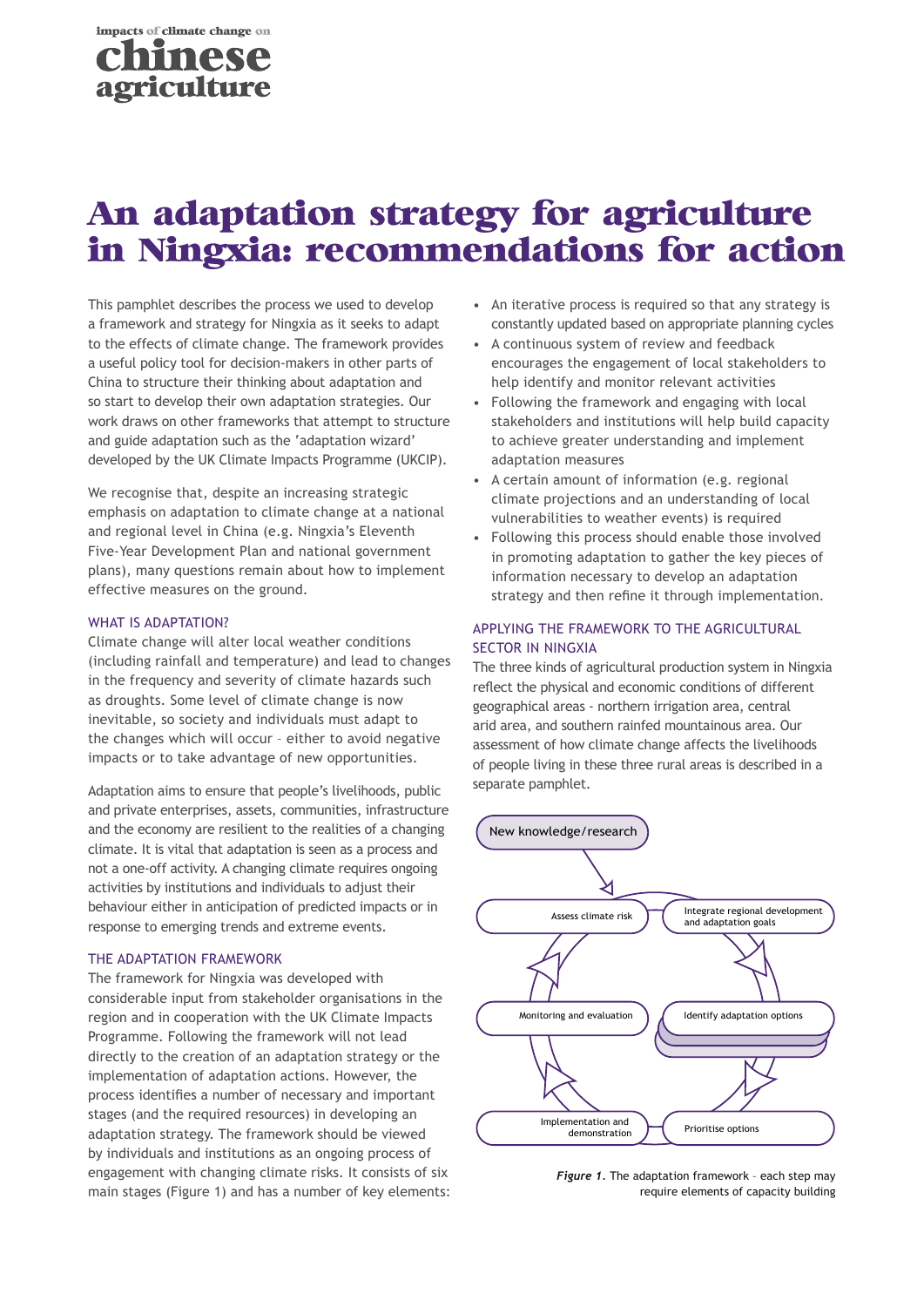**Stage 1: Assess climate risks.** This involved characterising the extent and impacts of recent climate trends, identifying vulnerability and adaptive capacity in Ningxia, and assessing the significance of future climate change using a risk-based approach that combined an assessment of the likelihood of a particular event or outcome with its potential significance in terms of physical or socio-economic impact. This requires an understanding of climate models and how to translate changes in climate into impacts on the physical environment and socio-economic activities. From the results of our regional climate modelling, we identified four main climate risks for Ningxia and assessed their significance:

- Drought is a major concern for individual and institutional stakeholders in Ningxia
- Surprises/extreme events include weather extremes such as increases in windstorms and heatwaves, but also changes related to the occurrence and effects of agricultural pests and diseases (these are very hard to predict but have potentially major consequences)
- Drying/high temperature. Desertification is already a serious problem in Ningxia. Gradual drying of the landscape as higher temperatures cause more moisture to evaporate from the soil will lead to even greater stress on natural and farmed vegetation
- Shifts in the river flow regime of the Yellow River. Upstream changes in precipitation and evaporation are likely to lead to changes in the downstream flows available to Ningxia (e.g. for irrigation).

#### **Stage 2: Integrate regional development and adaptation**

**goals.** This was achieved through consultation, drawing up policy documents, cross-referencing development goals, and assessing climate risks and the threat of climate change. We used Ningxia's agricultural development goals to identify priorities in each area taking into account agricultural features and farmers' sources of income. Table 1 gives examples for the northern area.

## **Stage 3: Identify adaptation options.** Different

stakeholders have different perspectives and knowledge of adaptation options – some focus on policy and others on technical responses. For this study we classified adaptation options as 'structural', 'non-structural' and 'high level policy'.

**Stage 4: Prioritise options.** Due to the wide range of potential options, we trialled three approaches to identifying and prioritising specific adaptation responses:

- An approach for prioritising policy type options at regional government level
- A risk-based approach to identifying options at sector and sub-regional level
- Multi-criteria analysis (MCA) to prioritise specific activities at organisational level.

For Ningxia, we used MCA to rank options in terms of cost-effectiveness, practical considerations, adaptive flexibility, knowledge level, etc. Successful options were presented to Ningxia's Agriculture and Livestock Department.

**Stage 5: Implementation and demonstration.** No actions have yet been implemented in the agriculture sector in Ningxia as a result of our work. However, the Ningxia Eleventh Five-Year Development Plan mentions the need to strengthen climate change adaptation and the Ningxia Climate Change Response Office was set up in early 2008 to promote adaptation and mitigation programmes.

**Stage 6: Monitoring and evaluation.** Monitoring and evaluation should be an important feature of policy responses to climate change. Monitoring is necessary to identify whether:

- Changes are occurring in the regional/local climate and/or socio-economic systems
- Actions taken are effective.

| Event                                  | Risk priority | Possible options to support agricultural production                                                                                                                    | Responsible organisations                                                                                                                                                        |
|----------------------------------------|---------------|------------------------------------------------------------------------------------------------------------------------------------------------------------------------|----------------------------------------------------------------------------------------------------------------------------------------------------------------------------------|
| Drought                                | Medium        | • Improve early warning<br>• Improve intra-regional allocation of water during drought<br>• Provide training in agricultural technologies to reduce<br>economic losses | <b>Yellow River Commission</b><br>Ningxia Water Resources<br>Department<br>Ningxia Department of Science<br>and Technology<br>Ningxia Department of<br>Agriculture and Livestock |
| Surprises/<br>extreme events           | Medium        | • Improve early warning, skills and dissemination<br>• Improve weather modification technology                                                                         | Ningxia Meteorological Bureau                                                                                                                                                    |
| Drying/<br>desiccation<br>of landscape | High          | • Review anti-desertification strategies<br>• Monitor soil moisture conditions<br>• Revise policies as appropriate                                                     | Ningxia Land and<br><b>Resources Department</b>                                                                                                                                  |
| Change in Yellow<br>River flows        | <b>High</b>   | • Improve intra-regional allocation of water (review<br>irrigation policies) in response to emerging trends<br>• Promote long-term water-saving in agriculture         | <b>Yellow River Commission</b><br>Ningxia Water Resources<br>Department<br>Ningxia Department of Science<br>and Technology                                                       |

*Table 1.* Examples of priorities for the northern area of Ningxia